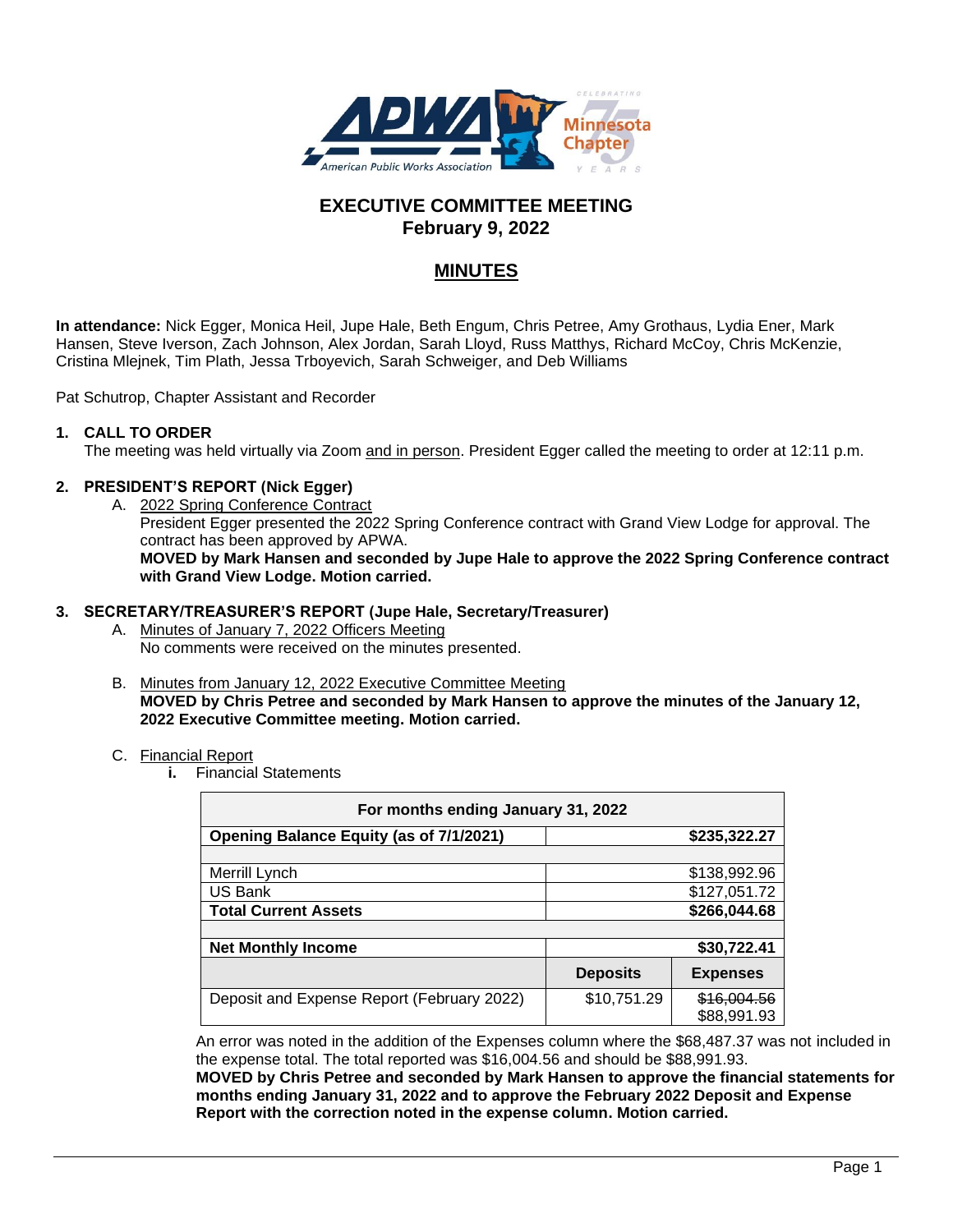Secretary/Treasurer Hale encouraged the Executive Committee to consider budget requests for preparation of the 2022-23 budget.

## **4. VICE PRESIDENT'S REPORT (Monica Heil)**

- A. PWX 2022 Chapter Dinner (Charlotte, North Carolina)
	- The dinner will be Tuesday, August 30. Vice President Heil has found a restaurant called Haymaker which is within 7 minutes walking distance from the convention center. A deposit is requested; however, it is refundable within 2 weeks of the event. The cost will be \$60 per person and includes heavy appetizers and two drink tickets. The chapter is planning on 80 people and the attendees will have the upper and lower level of the restaurant. The Executive Committee agrees with the recommendation and directs Vice President Heil to make the deposit for the 2022 PWX Chapter Dinner.

## **5. PAST PRESIDENT'S REPORT (Beth Engum)**

- A. Past Presidents Report
	- FlannelJax's St. Paul. The Membership & Special Events Committee is planning an outing at FlannelJax's St. Paul on February 24. The quote is for 20 to 30 guest, 2 hours, no food. The committee is asking if the Executive Committee would be in favor of subsidizing the cost so that it can be reduced to \$10 to \$20 per person to encourage attendance. Attendees will accept APWA's waiver as well as FlannelJax's waiver that participants are required to accept.

Discussion followed. This request is unique to what the chapter has done in the past. If the chapter decides to subsidize this event, will other committees/members request the chapter subsidize events to make them happen. The Executive Committee does not favor subsidizing the FlannelJax's St. Paul event in order to avoid setting a precedence for other events without appropriate criteria to follow.

Currently, the only events subsidized by the chapter are the chapter dinner and the summer golf event. President Egger said it would be beneficial to draft criteria for the chapter to follow when other requests come up to subsidize events beyond what the chapter currently does.

#### B. Government Affairs Committee (GAC) (Zach Johnson)

- Met and went through its priorities. For a future discussion, Chair Johnson asked what will the followup steps be expected of committees throughout the year.
- Researching how to complete a Needs Assessment of infrastructure across the state to provide clear guidance for what the ask or need is from legislators in terms of policy, funding, etc. The question of accuracy is important, and the current sources are time-consuming, and accuracy is in question. The committee may request the help of the chapter's Administrative Assistant in this effort.
- The GAC, ROG and MN2050 had a meeting on January 24 and have a follow-up meeting on Thursday, February 10. One of the initiatives being discussed is to establish a statewide commission or see if there is an existing commission where the chapter can sit, as a way to promote and advocate infrastructure needs.
- Updating its legislative one-pager to coincide with the ASCE report card update release.
- 2022 MN Legislation Session (1/31/2022-5/17/2022).

## **6. COUNCIL OF CHAPTERS REPORT (Chris Petree)**

A. Delegate's Report

- Council of Chapters 2022 Winter Activity Report. The activity report is generated twice a year and submitted to APWA and the chapter's regional delegate.
- Chapter Discussion Items for Council of Chapters Meetings. The State of APWA scheduled for Friday, February 18, from 1 to 3:30 p.m. Delegate Petree is waiting to hear who is invited to attend the meeting outside of the delegate and alternate delegate. There is a list of discussion items for chapters to engage in.
- B. Alternate Delegate's Report (Amy Grothaus) **Alternate Delegate Grothaus gave both reports**
	- i. MN2050 Committee (Greg Stonehouse, Chair)
		- Working through a joint meeting with ROG, GAC and MN2050 to discuss and refine focus.
		- Plan to have a virtual MN2050 partners meeting to re-engage partners in March.
		- Plan to have an in-person MN2050 partners meeting in mid- to late 2022.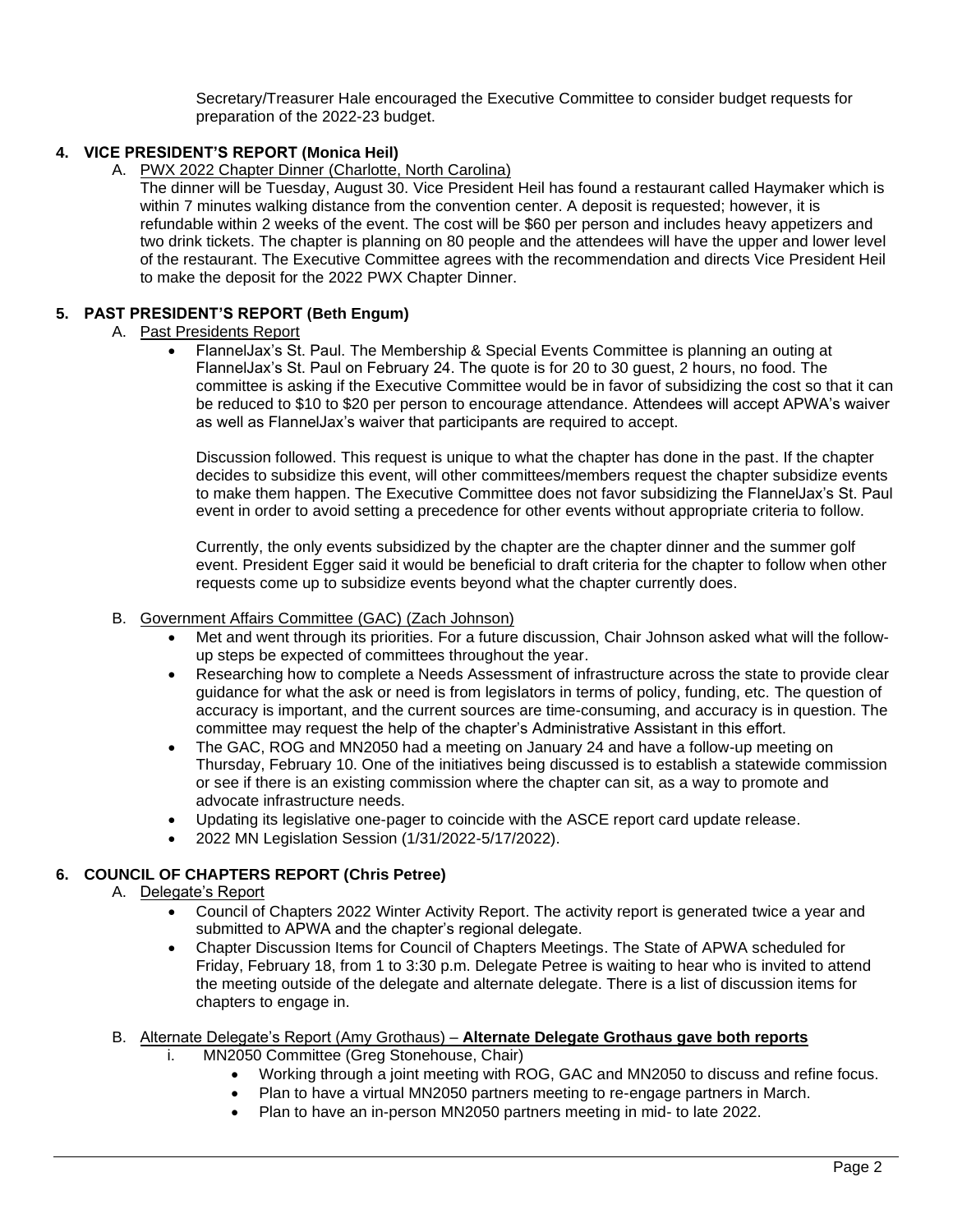- ii. Raise Our Grade MN Subcommittee (Kristin Asher, Chair)
	- Working on the Infrastructure Talks scheduled for 7:45 a.m. on Thursdays starting on February 10, 17, 24, and March 3. The information will be sent out via social media and general mass email to the membership.
	- Next meeting is March 1, 2022.
- C. History Committee (Justin Klabo, Chair)
	- The committee is working on its priorities list.
	- Utilizing social media and the website to push out various historical items.

## **7. DIRECTOR/COMMITTEE CHAIR REPORTS**

- A. Consultant Director: Cristina Mlejnek
	- i. Diversity & Inclusion Committee (Courtney Anderson-Ewald, Chair)
		- The committee received four applications for the Diversity & Inclusion Grant and after review of all letters, the committee recommends awarding the grant to the Bloomington Public Works in the amount of \$2,500.

**MOVED by Beth Engum and seconded by Chris McKenzie to approve awarding the Diversity & Inclusion Grant in the amount of \$2,500 to the Bloomington Public Works Racial Equity Action Team (REAT) & Utilities Division. Motion carried.**

**MOVED by Amy Grothaus and seconded by Jupe Hale to amend and approve awarding the Diversity & Inclusion Grant in the amount of \$2,500 to the Bloomington Public Works Racial Equity Action Team (REAT) & Utilities Division. Motion carried.**

- Reviewed 2021 goals and established 2022 goals.
- B. Director of Public Works/City Engineer: Mark Hansen
	- i. Membership & Special Events Committee (Jason Sprague and Justin Messner, Co-chairs)
		- The committee meets monthly on the  $2<sup>nd</sup>$  Friday, at the Downtowner in St. Paul.
		- The committee drafted the 2022 Sponsorship Campaign for the Executive Committee's feedback. Due to COVID and economic reasons, the fees have not been increased. The committee is now proposing the following annual increases: Platinum - \$1,500; Gold - \$975; and Silver - \$725 with increased benefits for each level.
			- $\circ$  Matthys noted the STEM events will not be happening this year, but will continue in 2023.
			- $\circ$  Most of the current sponsors do not take advantage of posting articles on the website.
			- $\circ$  Alternate Delegate Grothaus also noted the sponsorship campaign does not align with the chapter's budget cycle and consider adding that information in the letter sent out to potential sponsors.
			- o The chapter increased its conference registration fees in 2021 (fall) and 2022 (spring).
			- o The sponsorship funds are a sizeable contribution to the chapter's operating budget. Increasing the levels will allow the chapter to do some of its initiatives.
			- $\circ$  A definition of why the increases and the value it adds is a suggestion to add to the letter going to the sponsors.
			- $\circ$  A value in sponsoring the chapter is a booth is provided at the Fall Conference for Platinum and Gold levels.
			- $\circ$  Executive Committee consensus is to direct the Membership & Special Events to rework the amounts and benefits.
		- Upcoming events:
			- $\circ$  February 23 or 24 Axe Throwing at Flannel Jax's St. Paul
			- o March 31 Feed My Starving Children, Coon Rapids site. Reserved for 25 people.
			- $\circ$  June 9 Possible Saints Game with Tailgating
			- $\circ$  August 11 City of Fridley Public Works and Civic Campus Technical Tour
- C. Manager/Engineer Director: Zach Johnson
	- i. Education & Training Committee (E&T) (Tim Plath, Chair, and Chris McKenzie, Vice Chair)
		- The chapter will no longer be receiving the Kasma Family donation of \$2,500 for the Dewey Kasma APWA-MN scholarship. The budget allows for \$20,000 in scholarships to be given away in FY2022. The committee is recommending the funds to be awarded as follows: one (1) \$5,000 and three (3) \$2,500 scholarships to qualified college students; and three (3) \$2,500 scholarships to qualified technical school students.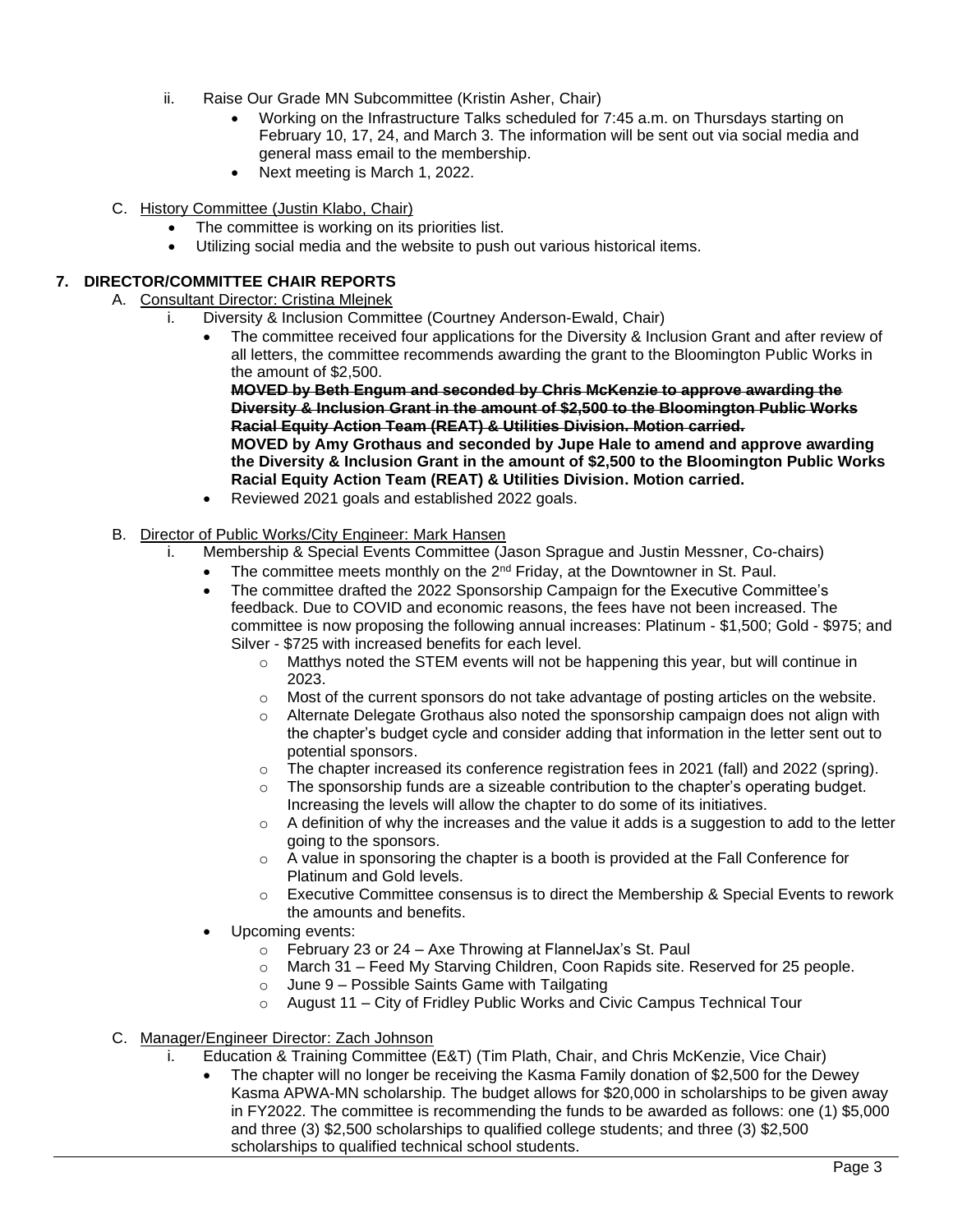**MOVED by Zach Johnson and seconded by Jupe Hale to approve the distribution of scholarship funds as recommended by the Education & Training Committee. Motion carried.**

- The committee will begin recruiting for the 2022-2023 Public Works Executive Fellowship program. The class size will be 12.
- The Education & Training opportunities and target audience matrix was updated with the help of LTAP. The one-pager includes general information and highlights benefits to chapter members. Two styles were presented for comments.
- The committee's 2022 priorities are: provide education programming and opportunities for APWA-MN members, promote related education programming from related neighboring agencies, and promote entry into Public Works through educational scholarships for careers in Public Works.
- D. Outstate Director: Steve Iverson
	- i. Outstate Development Committee (Chris Petree, Chair) No report
	- ii. Awards Committee (Sarah Lloyd, Chair; Richard McCoy, Vice Chair)
		- The committee met on January 14, 2022 to discuss the national awards nominations. Submittals can be sent to the Chapter Assistant by February 23 for packaging and uploading to APWA's website by March 1.
		- The City of Edina submitted a nomination for the Excellence and Snow and Ice Award and was not selected.
- E. State/County/Regional Director: Jessa Trboyevich
	- i. Public Awareness Committee (PAC) (Chuck Schwartz, Chair; April Crockett, Vice Chair)
		- The Success Beyond the Classroom (SBC) acknowledged receipt of the \$905 donation raised by the chapter during the 2021 Fall Conference.
		- The committee will be participating in the following events:
			- o March 10 SBC CreativeCon
			- o Future Forward
			- $\circ$  March 13 STEMLink (in planning stage)
			- o Week of April 26 2022 Work Zone Safety Awareness Week
		- The MN Science Museum's Environmental Literacy Program Application TBD
		- Next meeting is February 11.
	- ii. Asset Management Committee (Russ Matthys, Chair)
		- The committee drafted a vision and mission statement that it will be reviewing at its next meeting:
			- $\circ$  Vision: "Advancing quality of life for all Minnesotans through Asset Management."
			- o Mission: "Support public works (and infrastructure) through Asset Management advocacy and education."
		- The committee's next meeting is April 5, 2022.
- F. Superintendent Director: Deb Williams
	- i. Environment & Sustainability (E&S) Committee (Tim Olson, Chair)
		- The committee met on January 20, 2022 and brainstormed priorities and goals for 2022.
		- The committee broaden its focus beyond water issues for 2022.
		- The list of opportunities and goals was condensed to three key topics that gather around communication and how best cities communicate to all levels of city staff, what are the lessons learned, how is this informing policy, is our approach in education effective, etc.
		- The committee will add the Environmental Stewardship Award nomination to its list of priorities.
- G. Vendor/Contractor Director: Mike Purdy
	- i. Communications Committee (Lydia Ener, Chair)
		- The draft Website Policy was included in the packet for the Executive Committee to review. The committee is requesting a longer discussion and approval at the March 9th Executive Committee meeting. The policy is basically stating the purpose of the website, the objective of the website and approval of articles on basis of the policy. The policy is all website content.